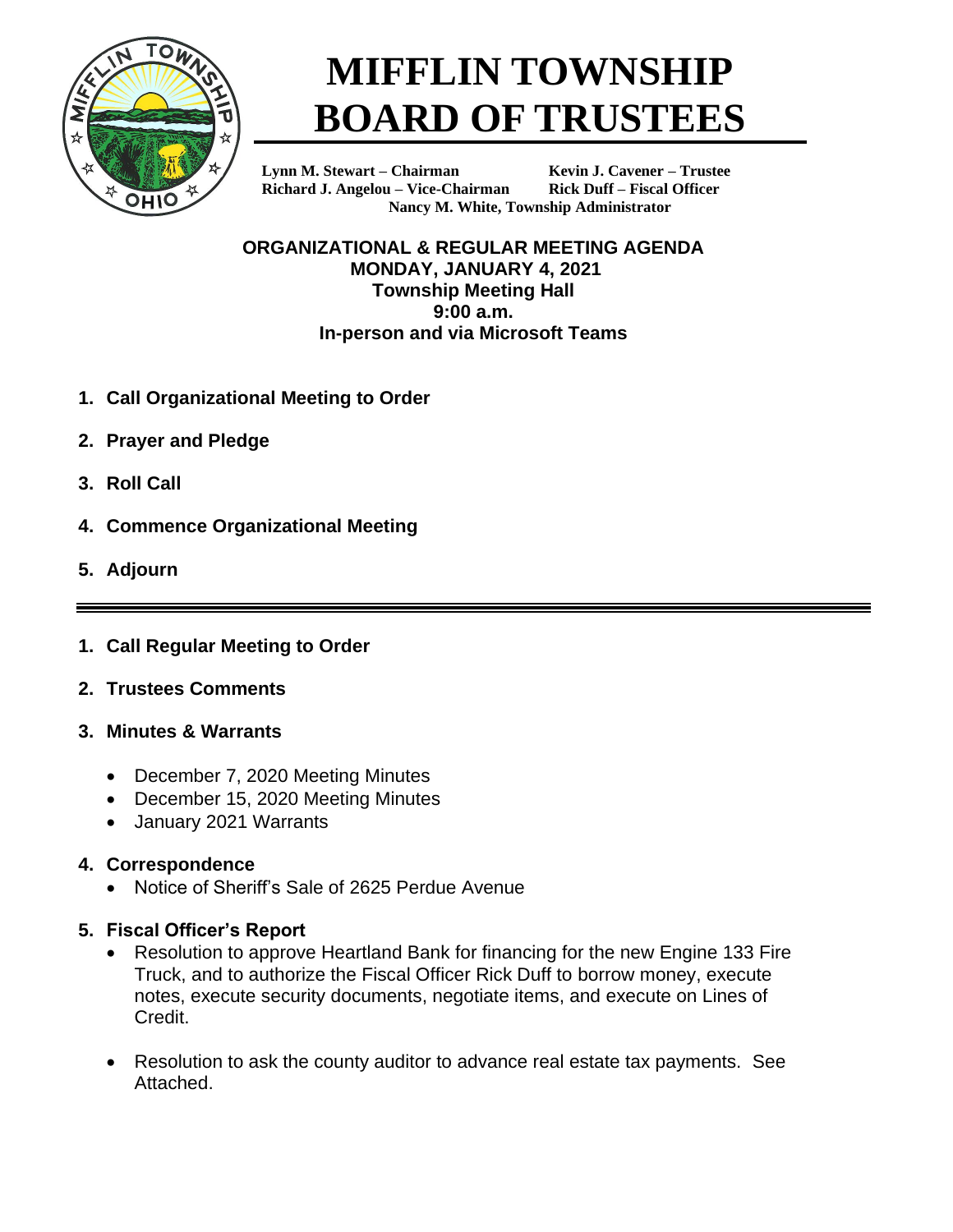- Resolution to approve paying Software Solutions \$10,503.96 for Annual Software support for our Visual Intelligence accounting software covering 1/1/2021 thru 12/31/2021. See Attached.
- Resolution to request certification from the Auditor's Office to determine the amount a renewal of the Police 2.00 Mill level expiring this year will generate, as well as determining an amount for a replacement of the 2.00 Mill Police levy. The current levy is a 5-year levy in excess of the ten-mill limitation for five years for the police district.
- BWC bonus payments paid for all 2020 and 2021 premiums. Would like to spend excess on any true-up premium invoices in 2021, as well as the 2022 Worker's compensation premiums due in December 2021. Current balance in BWC General Fund account 1000-016-489101 is \$884,378.71 before our expenses for the 12/31/2020 payroll. After payroll, the account should have just over \$500,000.
- Instructions for entering purchase orders and requisitions into VIP, as well as general help FAQ will be emailed out to all Department Heads.

## **6. Township Administrator's Report**

• Updates

### **7. Proposed Resolutions – (New Business):**

### **HR**

- CARES Act and the Emergency Paid Sick Leave bank requirement
- 2021 HR Budget

### **PIO**

• Branding

### **SERVICE**

- Sell back two graves of Bryan & Vicky Molnar, graves 7 & 8, lot 34, Section M, Block 4, \$700 each, \$1,400 total
- Updates

## **CODE**

No requests.

### **POLICE**

- Amend pay scale to include part time increase from \$16/hr. to \$18/hr., effective December 27, 2020 payroll
- Updates

### **FIRE DIVISION**

• Provisionally appoint two full-time firefighter candidates: Scott Meyer & Jacob Hawkins

## **OPERATIONS CENTER**

- Ballistic Panels for Dispatchers area, DK Hardware Supply \$11,625.00
- Installation, drywall modifications of ballistic panels, Kean Construction \$23,810.00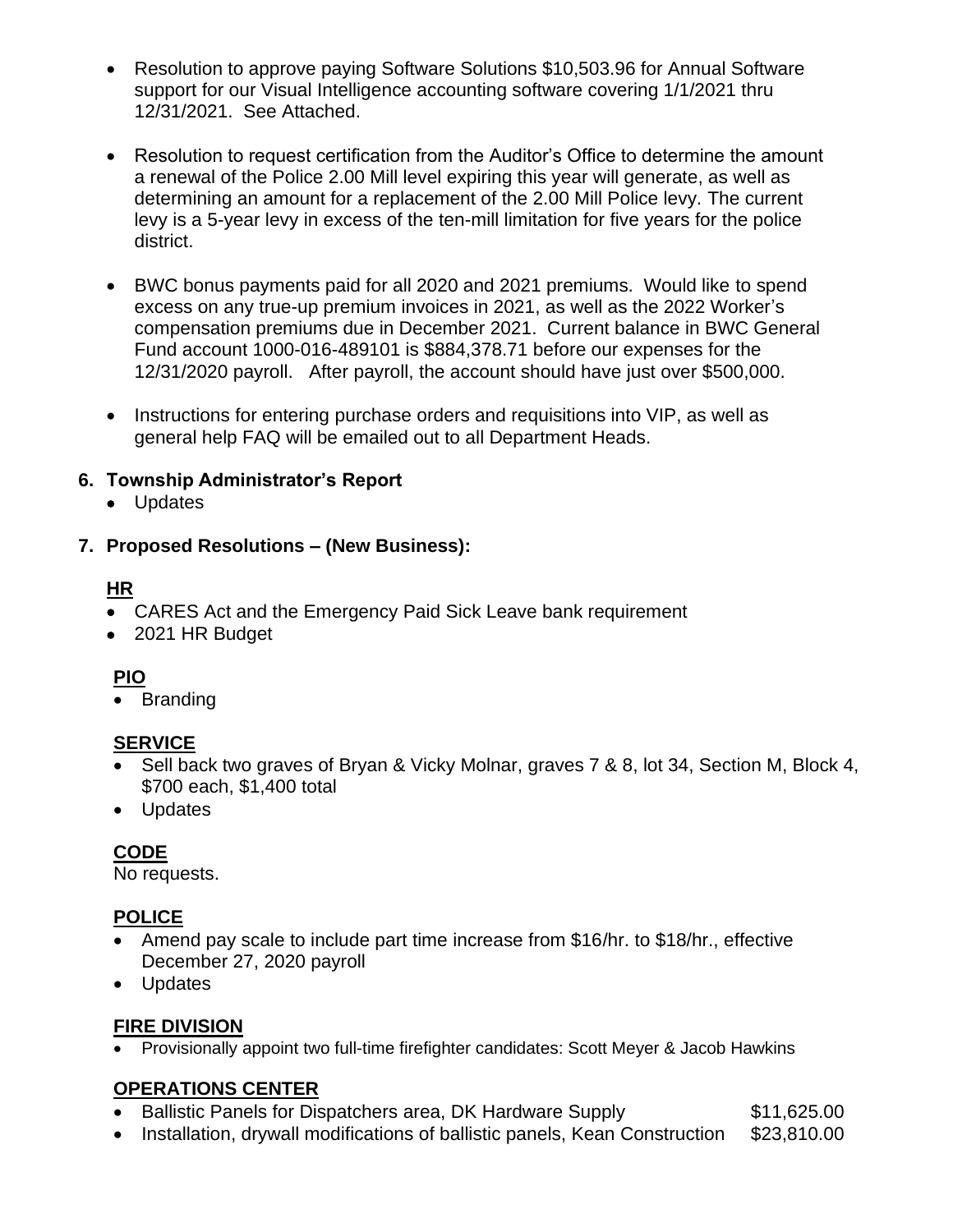

# **MIFFLIN TOWNSHIP BOARD OF TRUSTEES**

**Lynn M. Stewart – Chairman Kevin J. Cavener – Trustee Richard J. Angelou – Vice-Chairman Rick Duff – Fiscal Officer Nancy M. White, Township Administrator**